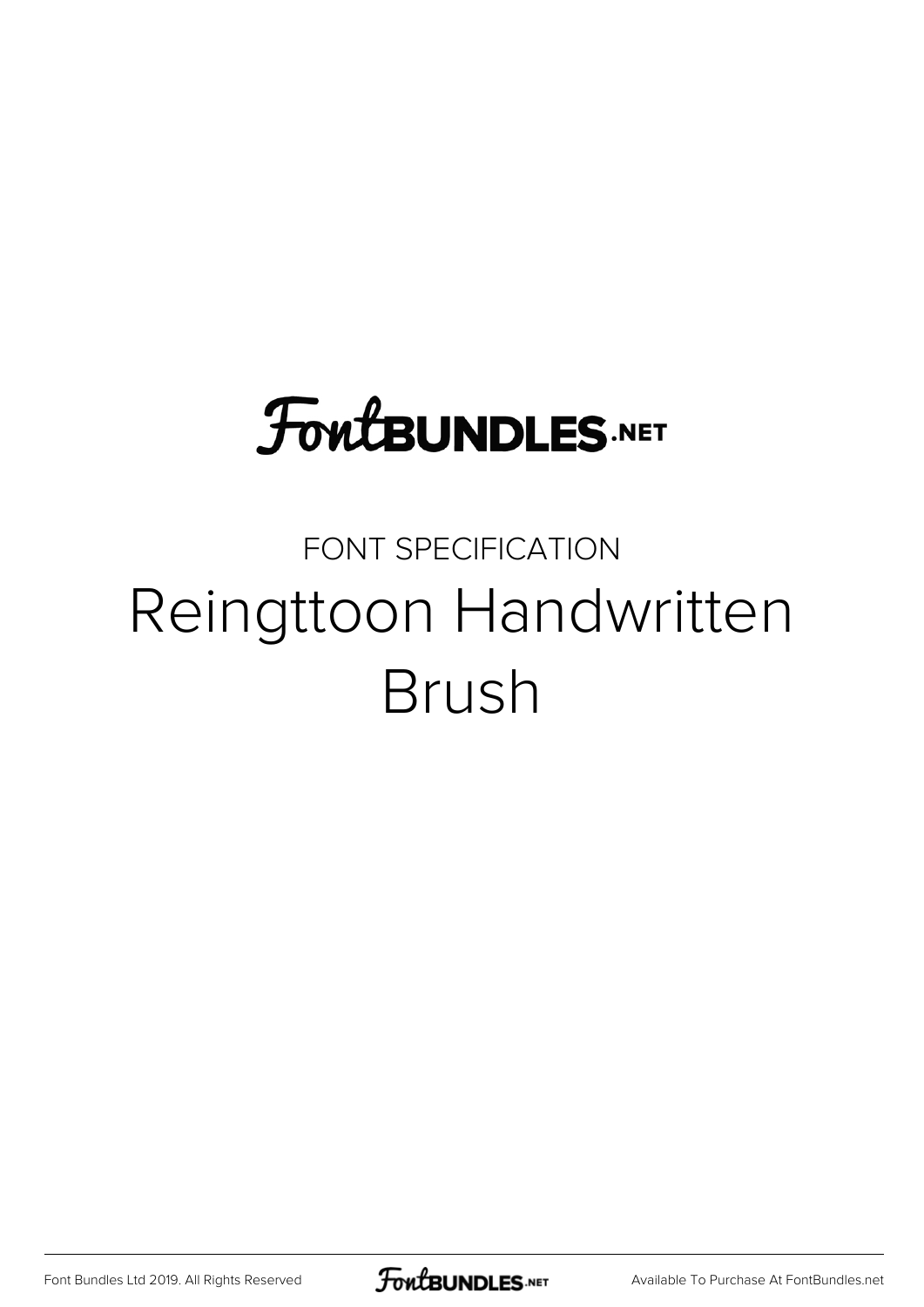## Reingttoon - Regular

**Uppercase Characters** 



Lowercase Characters

abcdefghijklmnopgrstuv

WXYZ

Numbers

0123456789

**Punctuation and Symbols** 

# \$ % & '()  $\therefore$  ,  $\leq$  > ? (  $\|$  )  $\leq$  $\overline{a}$ O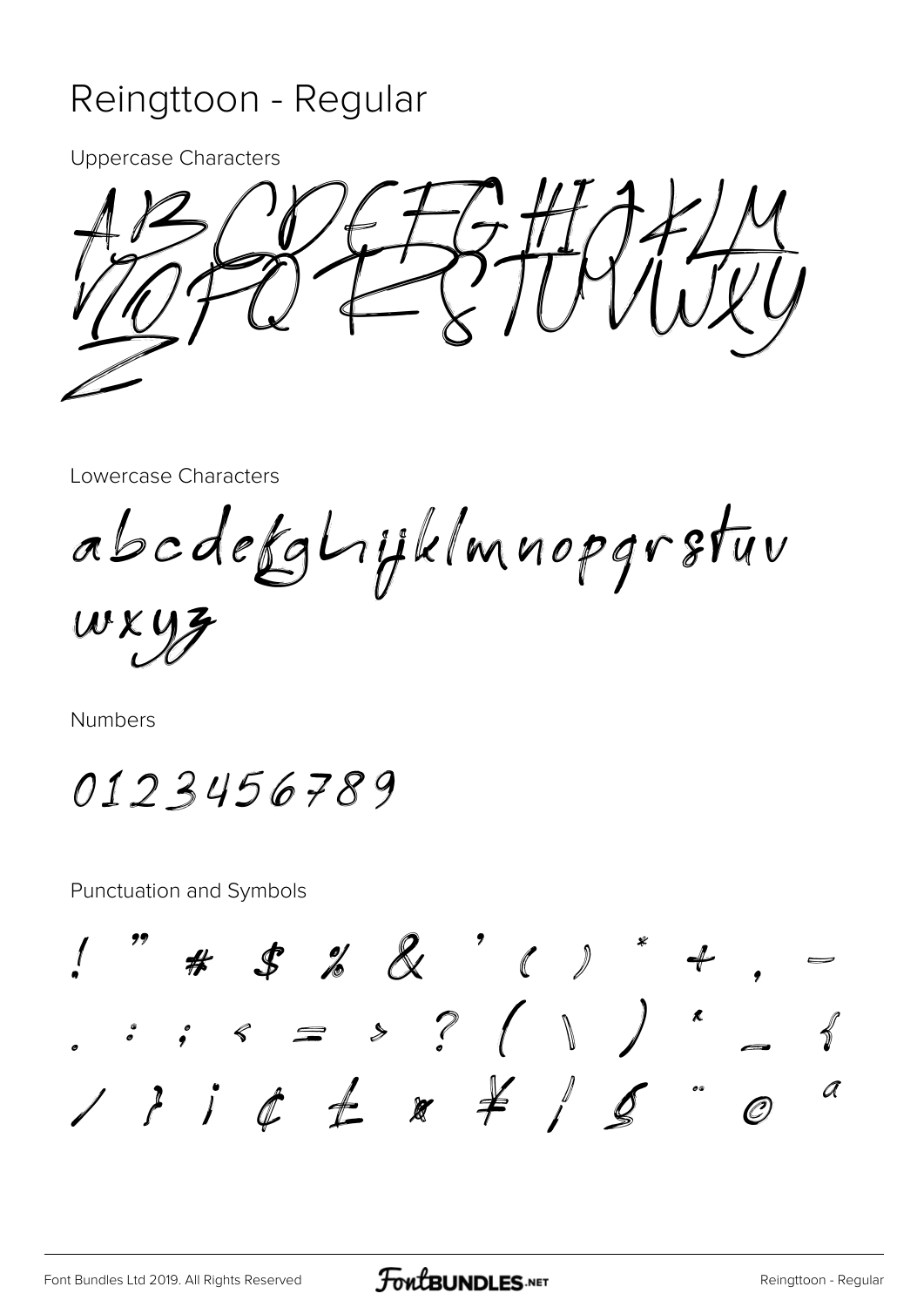« ¬ ® ¯ ° ± ² ³ ´ µ ¶ · ¸  $\frac{1}{2}$   $\frac{0}{38}$   $\frac{1}{4}$   $\frac{1}{2}$   $\frac{3}{4}$ 

All Other Glyphs

À Á Â Ã Ä Å Æ Ç È É Ê Ë Ì Í Î Ï Ð Ñ  $\dot{\mathcal{O}}$   $\dot{\mathcal{O}}$   $\dot{\mathcal{O}}$   $\dot{\mathcal{O}}$   $\times$   $\dot{\mathcal{O}}$   $\dot{\mathcal{O}}$   $\dot{\mathcal{O}}$ Û Ü Ý Þ ß à á â ã ä å æ ç è é ê ë ì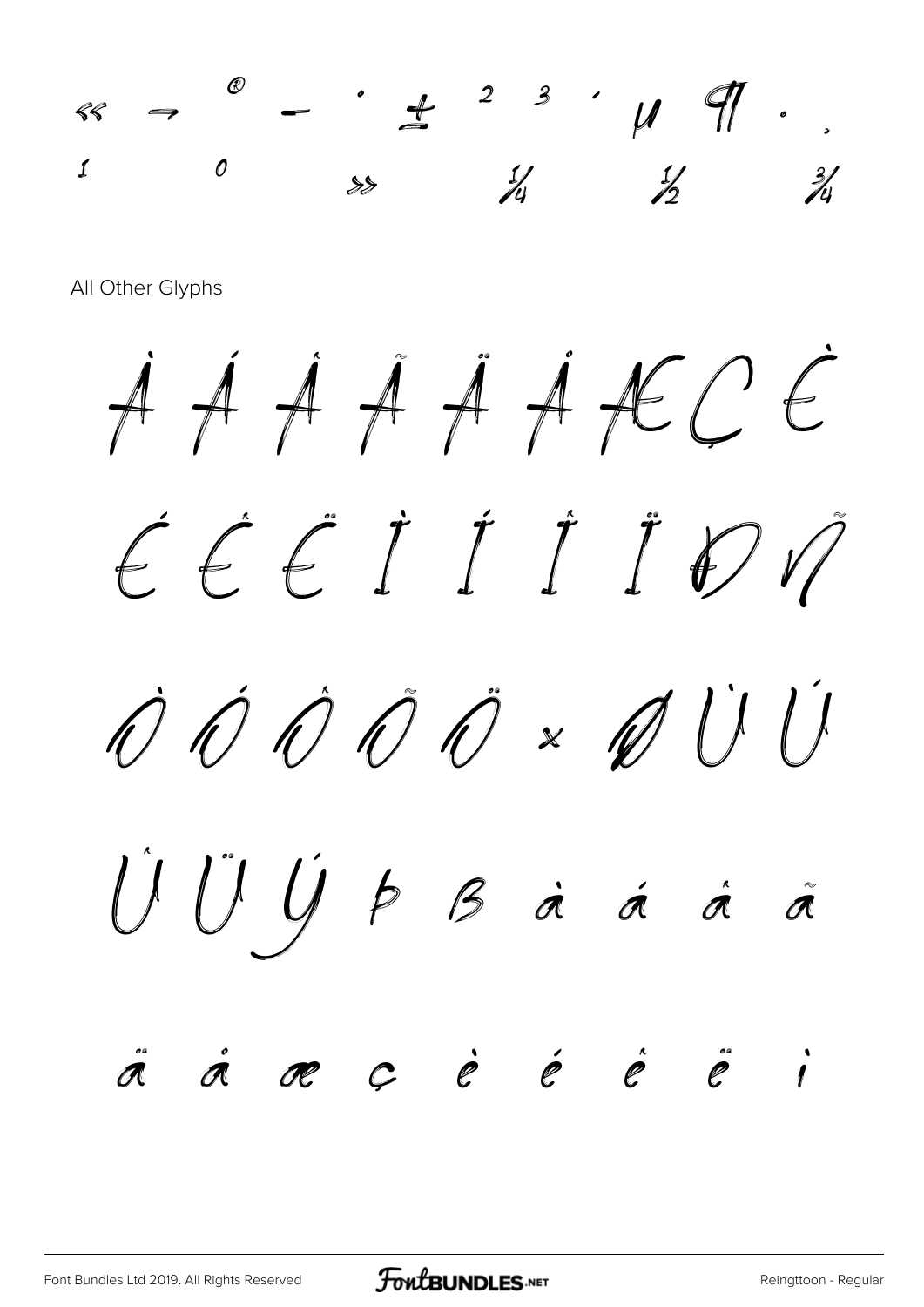$\begin{array}{ccccccccccccc} \textbf{\textit{i}} & \textbf{\textit{i}} & \textbf{\textit{i}} & \textbf{\textit{0}} & \textbf{\textit{0}} & \textbf{\textit{0}} & \textbf{\textit{0}} & \textbf{\textit{0}} & \textbf{\textit{0}} & \textbf{\textit{0}} & \textbf{\textit{0}} & \textbf{\textit{0}} & \textbf{\textit{0}} & \textbf{\textit{0}} & \textbf{\textit{0}} & \textbf{\textit{0}} & \textbf{\textit{0}} & \textbf{\textit{0}} & \textbf{\textit{0}} & \textbf{\textit{0}} & \textbf{\textit{0}} & \textbf$  $\ddot{o}$  +  $\rho$   $\dot{u}$   $\dot{u}$   $\dot{u}$   $\ddot{u}$   $\dot{y}$   $\beta$  $\ddot{y}$  /  $\pm$  if  $\theta$  a  $\theta$  if  $\ddot{y}$  $\mathscr{C}$  $\mathbb{Z}$   $\mathbf{y}$  $\lambda$  $\sim$   $\qquad$   $\sim$   $\qquad$   $\sim$   $\qquad$   $\qquad$   $\qquad$   $\qquad$   $\qquad$   $\qquad$   $\qquad$   $\qquad$   $\qquad$   $\qquad$   $\qquad$   $\qquad$   $\qquad$   $\qquad$   $\qquad$   $\qquad$   $\qquad$   $\qquad$   $\qquad$   $\qquad$   $\qquad$   $\qquad$   $\qquad$   $\qquad$   $\qquad$   $\qquad$   $\qquad$   $\qquad$   $\qquad$   $\qquad$   $\qquad$   $\qquad$   $\$  $\sqrt[m]{b}$  deep  $\sqrt[m]{m}$  $\bm{\epsilon}$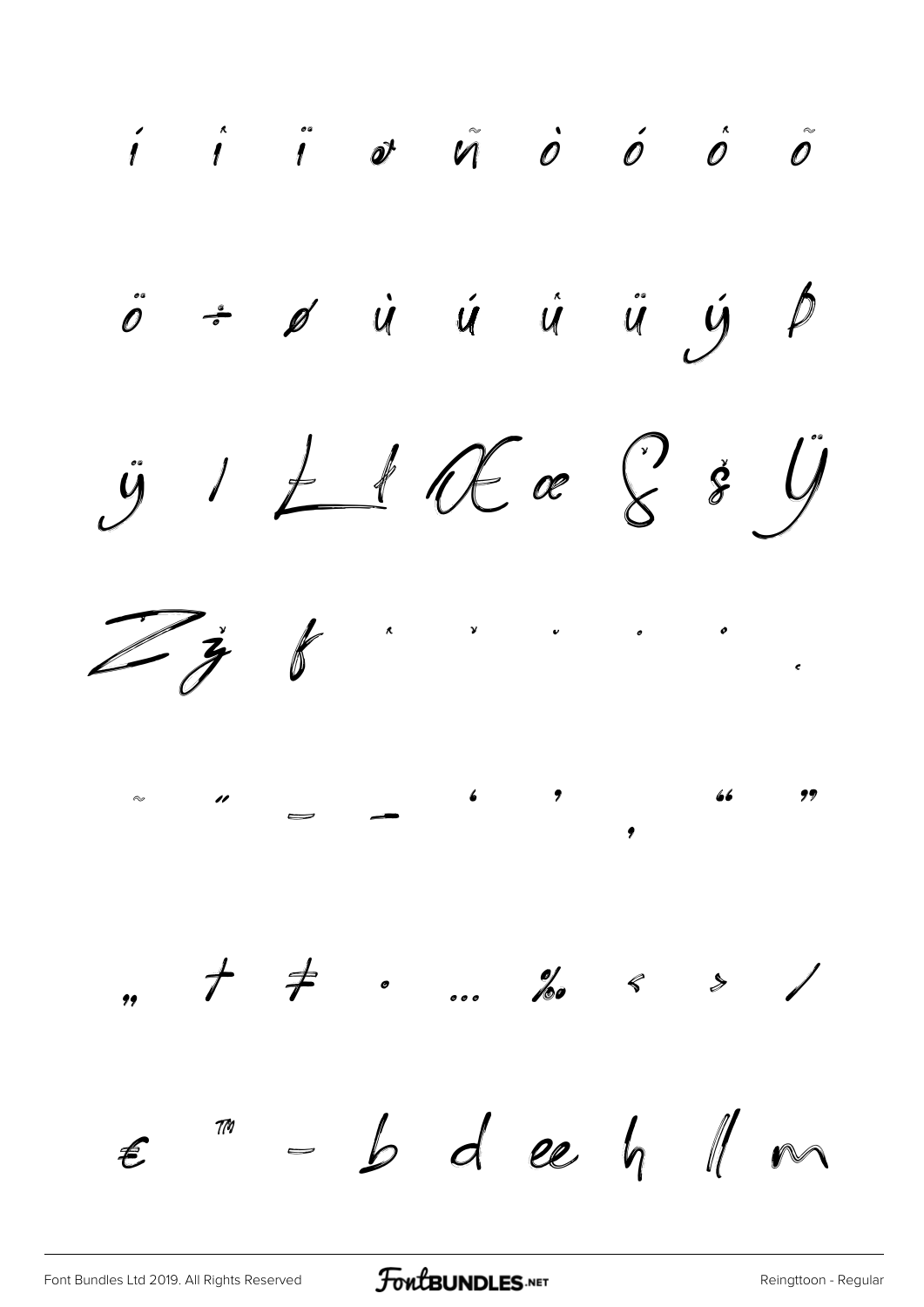

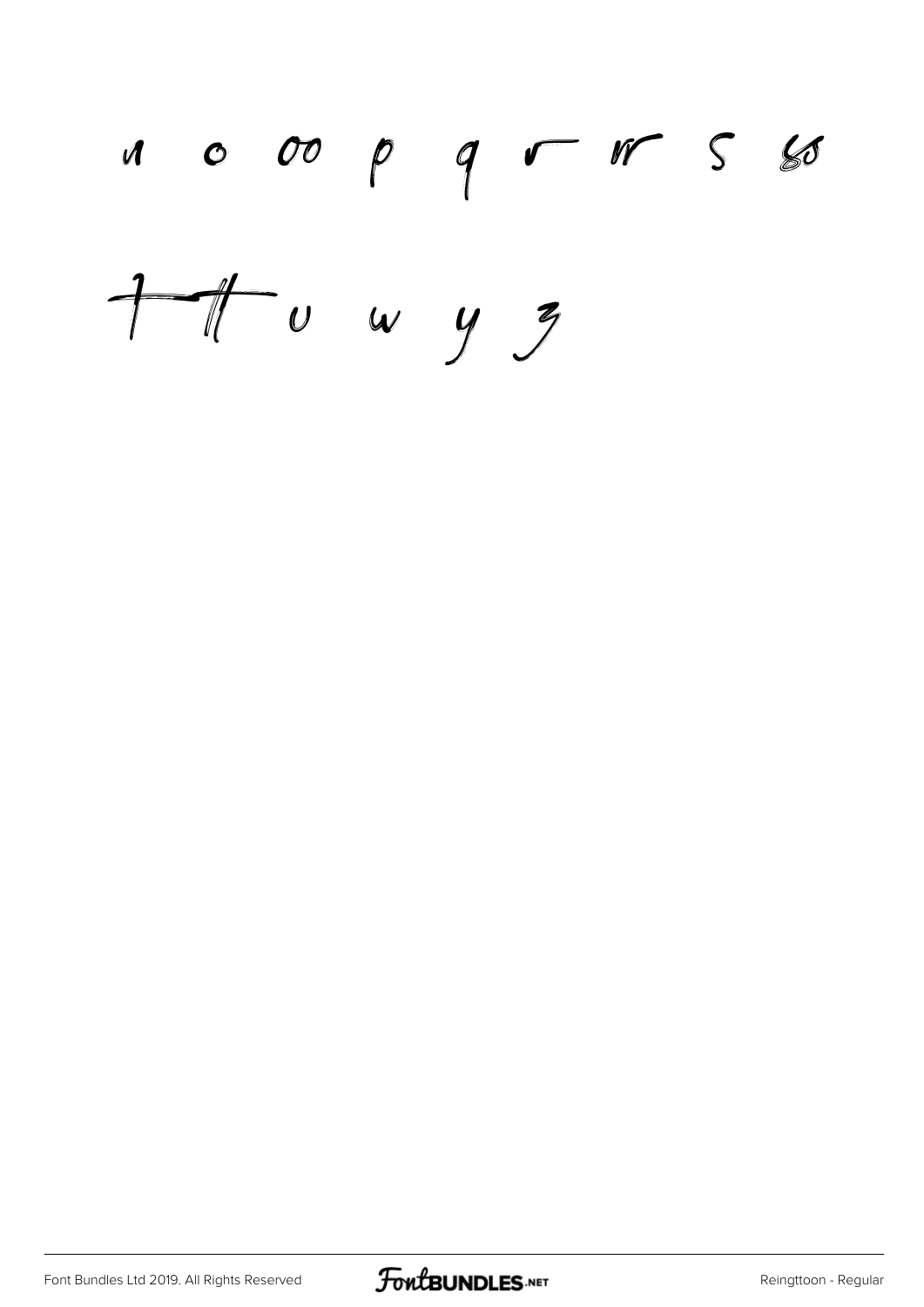## Reingttoon Brother - Regular

**Uppercase Characters** 

ABCDEFGHIJKLMNOP ORSTUVUNXY

Lowercase Characters

abcdefghijk(mnopgrstuvwx

**Numbers** 

0123456789

Punctuation and Symbols

 $1$  " # \$ % & ' ( ) \* +  $\therefore$  ,  $\leq$   $\Rightarrow$  ? (  $\|$  )  $\leq$  $1314\pm x\neq160$  $\overline{a}$  $^{\circledR}$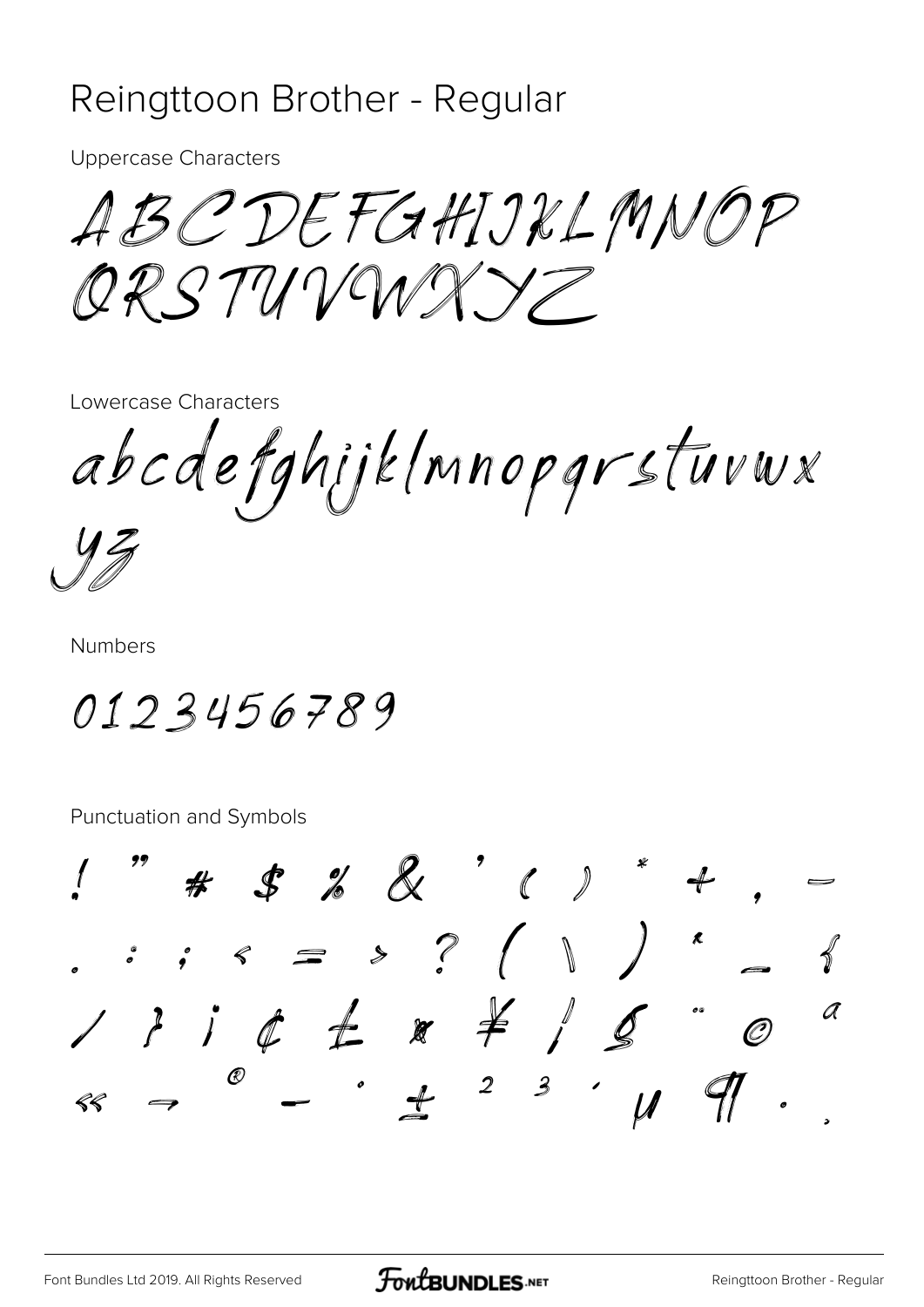$\frac{1}{2}$   $\frac{1}{2}$   $\frac{3}{4}$ All Other Glyphs À Á Â Ã Ä Å Æ Ç È É Ê Ë Ì Í Î Ï Ð Ñ Ò Ó Ô Õ Ö × Ø Ù Ú Û Ü Ý Þ ß à á â ã ä å æ ç è é ê ë ì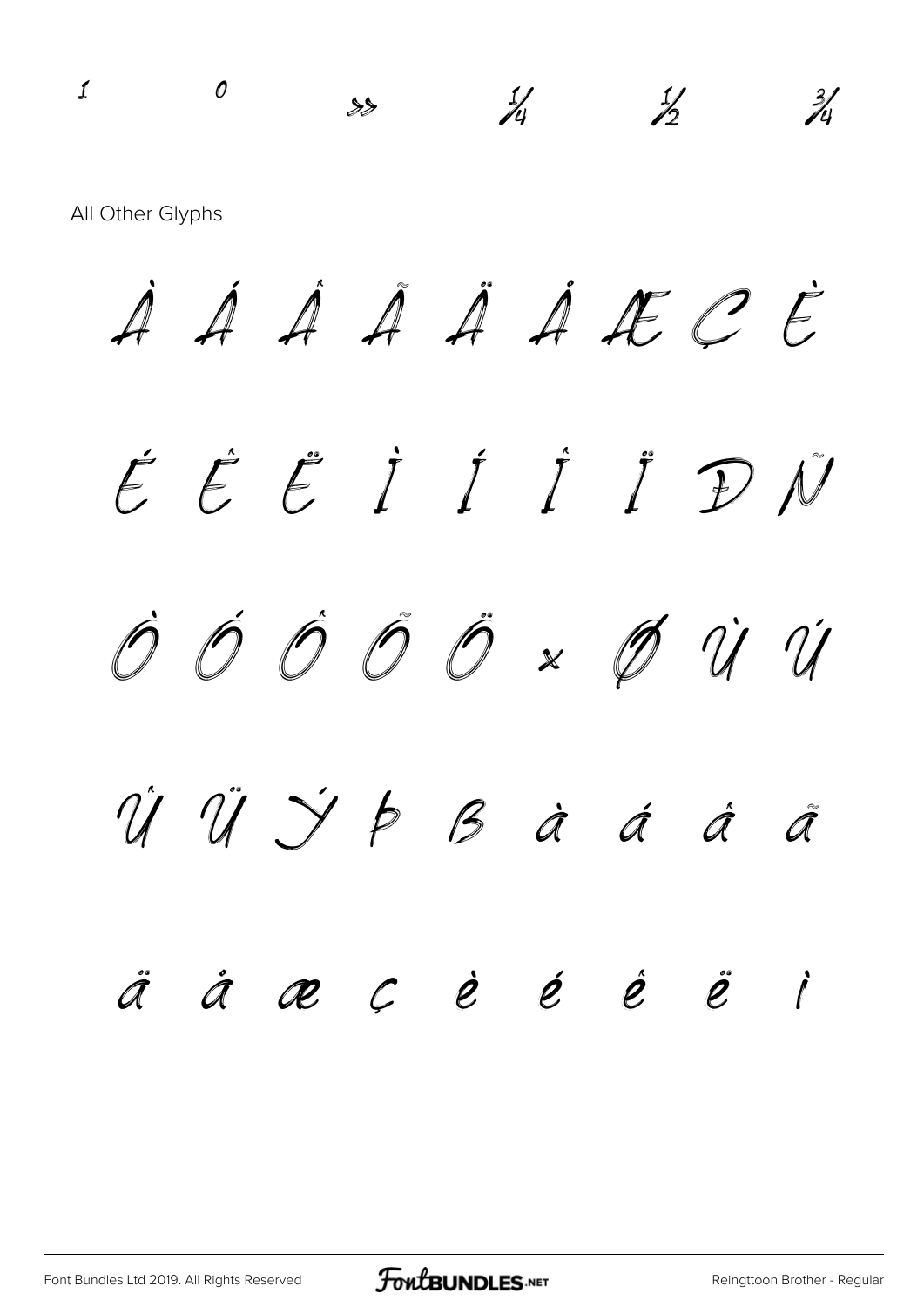$\begin{array}{ccccccccccccc} \hat{f} & \hat{f} & \hat{g} & \hat{g} & \hat{g} & \hat{g} & \hat{g} & \hat{g} & \hat{g} & \hat{g} & \hat{g} & \hat{g} & \hat{g} & \hat{g} & \hat{g} & \hat{g} & \hat{g} & \hat{g} & \hat{g} & \hat{g} & \hat{g} & \hat{g} & \hat{g} & \hat{g} & \hat{g} & \hat{g} & \hat{g} & \hat{g} & \hat{g} & \hat{g} & \hat{g} & \hat{g} & \hat{g} & \hat{g} & \hat{g} &$ ö ÷ ø ù ú ů ů ý þ  $\ddot{y}$  D d  $1$   $\pm$   $+$  O c  $\dot{S}$  $\dot{\mathcal{S}}$   $\ddot{\mathcal{S}}$   $\ddot{\mathcal{Z}}$   $\dot{\mathcal{J}}$  $\lambda$  $\boldsymbol{\mathfrak{o}}$  $\pmb{66}$  $\rightarrow$  /  $\epsilon$  " = a ce f g